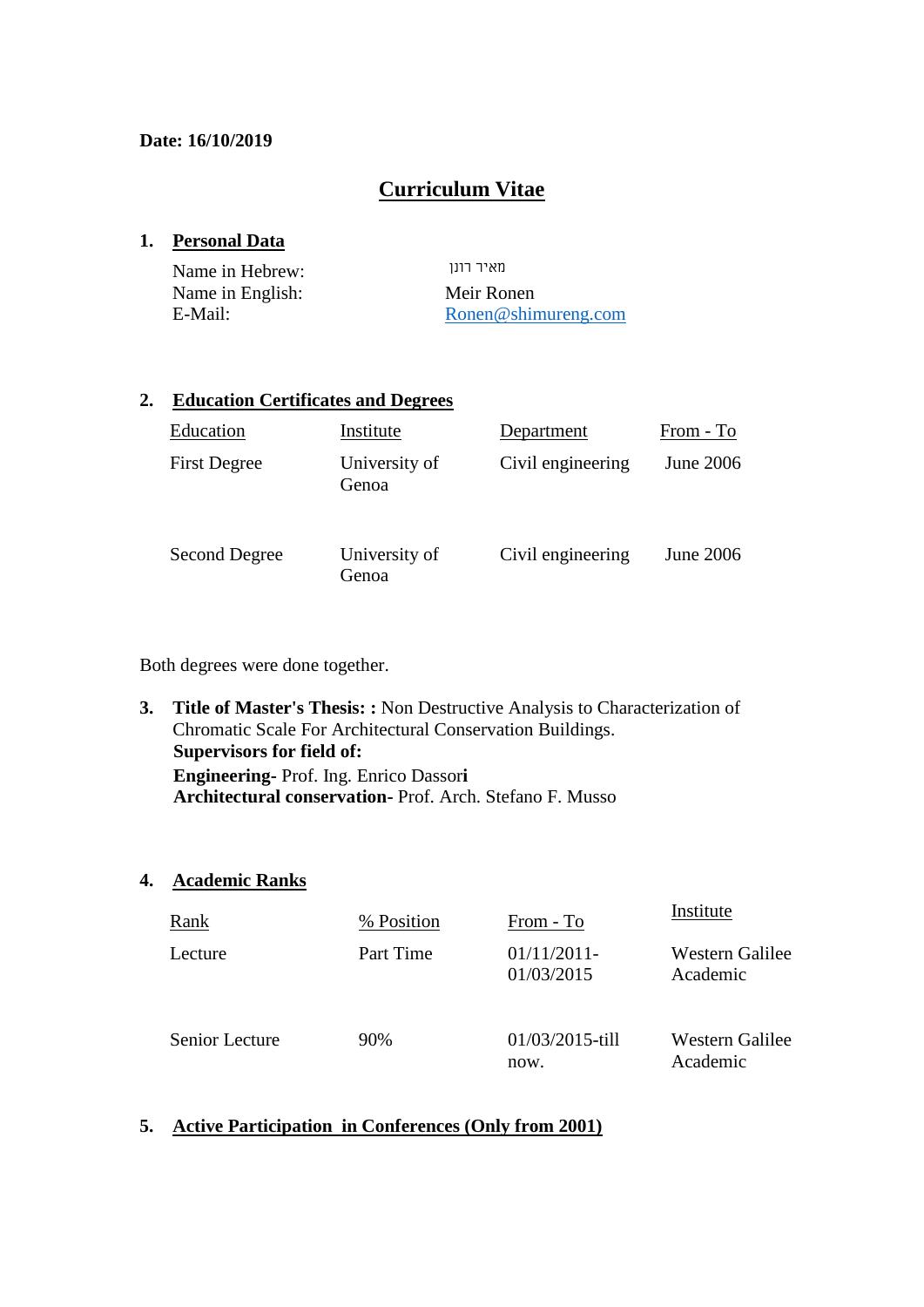a. My firm and the Israeli antiquities authority partnered in the NIKER project of the European Union headed by the University of Padua in Italy. The goal of the project was to analyze the effect of earthquakes on heritage buildings. The project describes effective methods to reduce damage to antique buildings. A building in the historical center of Akko was chosen, a survey was made and a constructive plan was designed as an example for the Israeli antiquities authority.

Seminar on engineering of the NIKER project Dec' 2011.

- b. "Gvanim Ve Zeva" conference held in Tel-Aviv including an expo in city hall under the supervision of the society for preservation of Israel heritage sites.
- c. Seminar of the committee for building engineering at "Icomos Israel " preservation engineering
- d. The International Conference on Structural Analysis of Historical Constructions (SAHC 2018) will be an event that continues the successful biannual series of conferences that started back in 1995. SAHC conferences are highly prestigious international events that allow sharing and dissemination of research and practice, as well as networking in this exciting field.

# **6. Positions Held**

| From-To          | Institute                                                                                             | Position                              | % Position |
|------------------|-------------------------------------------------------------------------------------------------------|---------------------------------------|------------|
| 2005-2006        | Ficarra's company Alessandria                                                                         | Supervision<br>engineering            | 100%       |
| 2007-2012        | Office of engineer Yaacov Schaffer<br>for historical buildings                                        | Chief engineer                        | 100%       |
| $2012$ - present | Schaffer At Ronen associate in the<br>company, specializes in<br>conservation of historical buildings | associate                             | 100%       |
| 2011-2013        | The Western Galilee College                                                                           | lecturer                              |            |
| $2014$ - present | The Western Galilee College                                                                           | Senior lecturer<br>(specialist track) |            |

## **7. Additional Professional Experience (Public Positions)**

2004 The Jewish museum in Genoa, director of the expo of Mark Chagall.

## **8. Scientific Areas of Specialization**

Technology of Historical and Antique Buildings and Their Conservation.

## **9. Miscellaneous**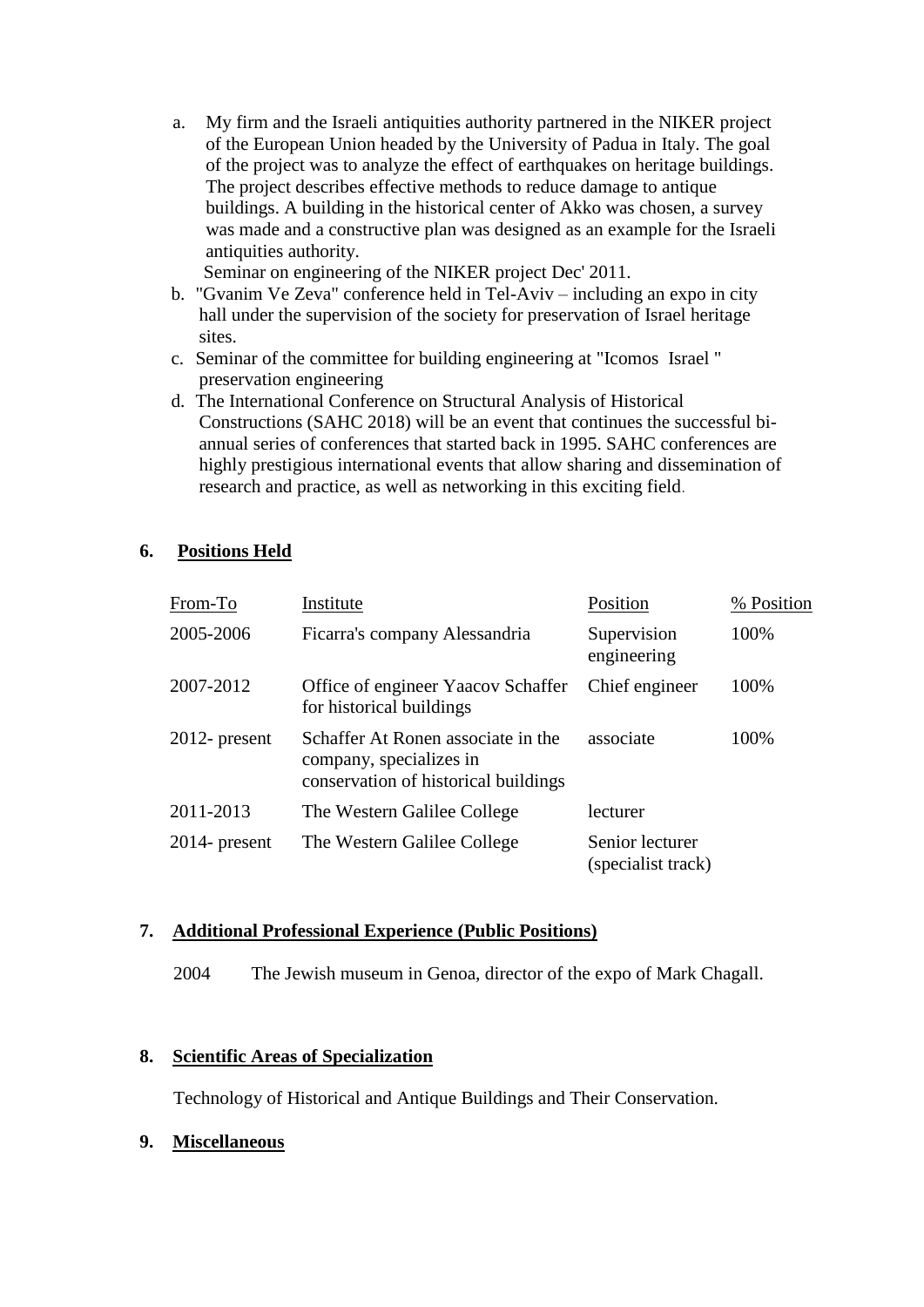- Society for preservation of Israel heritage sites- researches in conservation engineering
- Israeli antiquities authority- researches to add sections to historical buildings in Akko
- Incomes International
- The institute of culture of Italy, Rome
- The institute of culture of Greek, Salonika
- university of Padova, Italy, the department of research and international projects
- Politechnikom, Milano the department of research of conservation buildings
- The institute of conservation, Venice Italy, research and projects

# **10. Areas Of Professional Expertise in Structural Engineering and Conservation**

During my years I have specialized in engineering and conservation of historical and ancient structures throughout the Land of Israel, built in different eras: forts, ditches, old synagogues, theaters, baths, Mameluke and Ottoman bridges, tomb complexes religious buildings.

I served as a structural and conservation engineer in all the following projects:

## **Old churches**

## Church of the messiah:

An Anglican church near the Armenian Quarter in Jerusalem, opposite the Tower of David. *I have conducted a survey of the structure and oversaw its stabilizing, as part of my position at Eng. Yaacov Schaffer's planning office.* 

## Immanuel church in the American colony :

A Lutheran church located at 15th Bar Hoffman Street in the American-German Colony of Jaffa. *Due to severe cracking of the 28 m tower, throughout its entire height, I have conducted a structural survey of the building and designed the reconstruction of the tower using snad stone masonry.*

## Evangelical church of Alonei Abba:

The impressive evangelical church structure is located at the heart of Alonei Abba. It was built in 1916 with a neo-gothic architectural style, following the return of some of the Templars to the Lutheran church. The building stones used in its construction were brought from Zippori River. *I have conducted a structural conservation survey of the building, within the framework of its implementation program as a concert hall and cultural activities venue.* 

## **Monumental structures**

French hospital in the old city of Jaffa, 36<sup>th</sup> Yefet street:

The French hospital was built in the  $17<sup>th</sup>$  century and during the French conquest, Napoleon was among the patients. The hospital building belongs to the Franciscan church, and until about two years ago served as Jaffa's mental health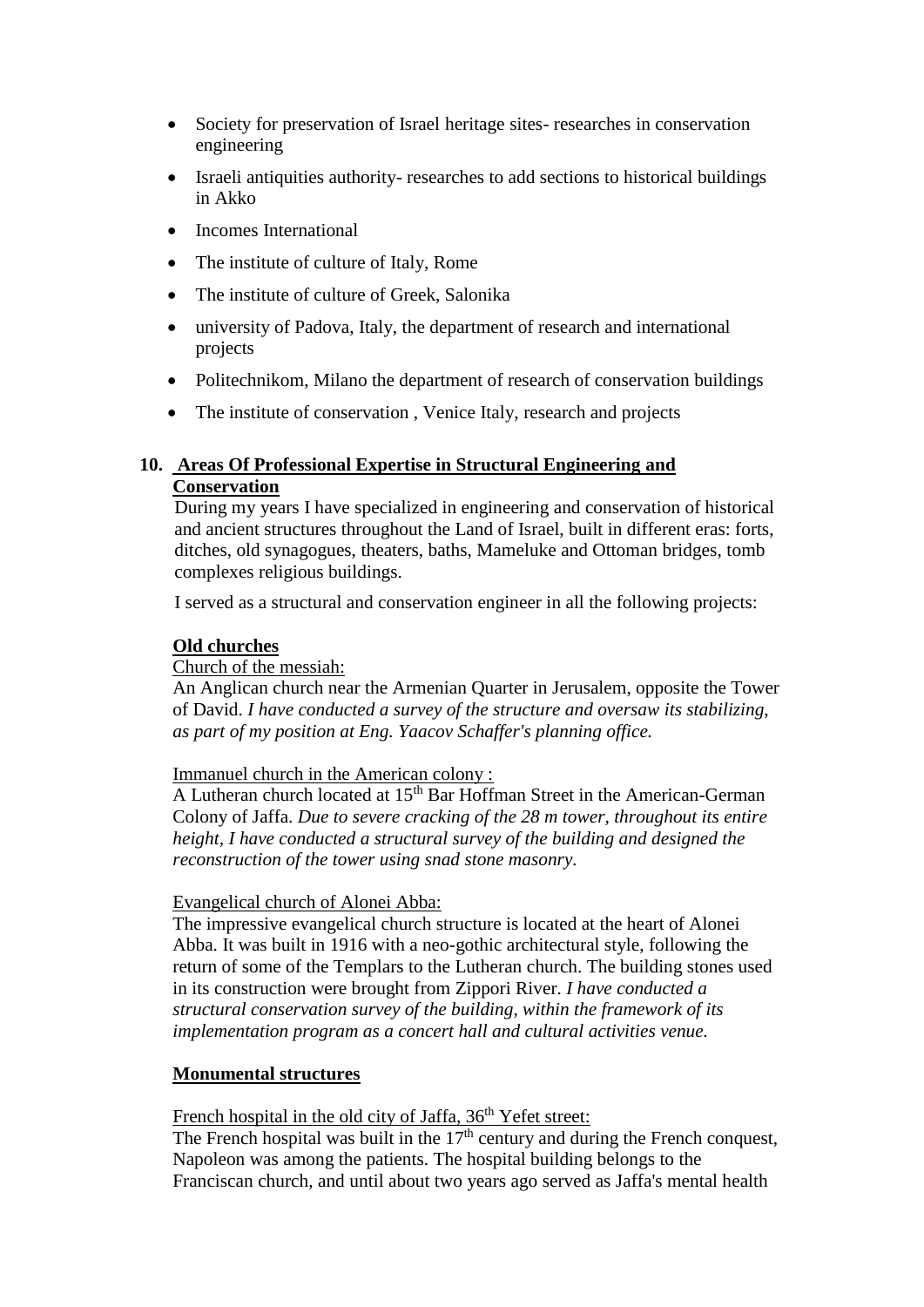clinic. It was built on a 1.25 acre plot belonging to St. Joseph's church, alongside two and three story buildings with a total area of 5,000 square meters. The northern structure used to house the Franciscan Sisters convent.

*I was initially part of the structural survey team, and till 2016, my office provides the structural conservation team for the entire project.* 

#### Government House compound (UN):

A government structure built in Jerusalem during the British mandate, to serve as residence and office of the British high commissioner.

*My office provides the UN with structural supervision for the compound's restoration.* 

The Scottish house, old city of Jaffa:

Located at the heart of Jaffa, is this over one hundred year old beautiful historic building, with special and luxurious architectural design. The house was built in 1897. During its years it has housed Turkish and English residents, writers, actors and intellectuals, who provided the place with a special and mysterious atmosphere. The building was established as a hospital and later became the military HQ of the British mandate. Following the establishment of the state of Israel, it was transformed into a Hebrew educational facility for girls and eventually into a hotel, by its two Scottish owners.

*Due to the collapse of the historic surrounding wall, I took part in the structural testing and designed the restoration of the northern section that was carried out.*

#### Pool of arches, Ramla:

An underground water reservoir located in the northern part of Ramla which was dug during the time of Haroun al-Rashid (763-809), the fifth Abbasid Caliph. It is a part of the water reservoirs built during the Abbasid and is also known as "Pool of the goats", "Pool of the infidel daughter" and "Pool of Helena".

*Within the scope of the structural accompaniment provided by our office to the Antiquities Authority, we have conducted a structural survey of the building and drew plans for its salvage and re-opening to the public.* 

### Sergei courtyard on Heleni Hamalka St. in Jerusalem:

A structure located at the Russian Compound in Jerusalem, named after the son of Tsar Alexander II, Prince Sergei Alexandrovich, younger brother of Russian emperor Alexander III and uncle of Tsar Nicholas II. Sergei Courtyard is located on the corner of 13th Heleni Hamalka St. and Monbaz St., a few paces away from the busy Jaffa St., and is considered an oasis in the hustle of the city center*. I have conducted the structural survey of the compound, and we are currently in the process of the structural design for its future capacity as a hotel and cultural center.*

David's tomb compound in the old city of Jerusalem:

David's Tomb is a large complex from the Crusader period, including the burial hall, the last supper room and the residential rooms of Diaspora yeshiva students. *I supervised the Antiquities Authority's structural works, carried out according to design done by our office.*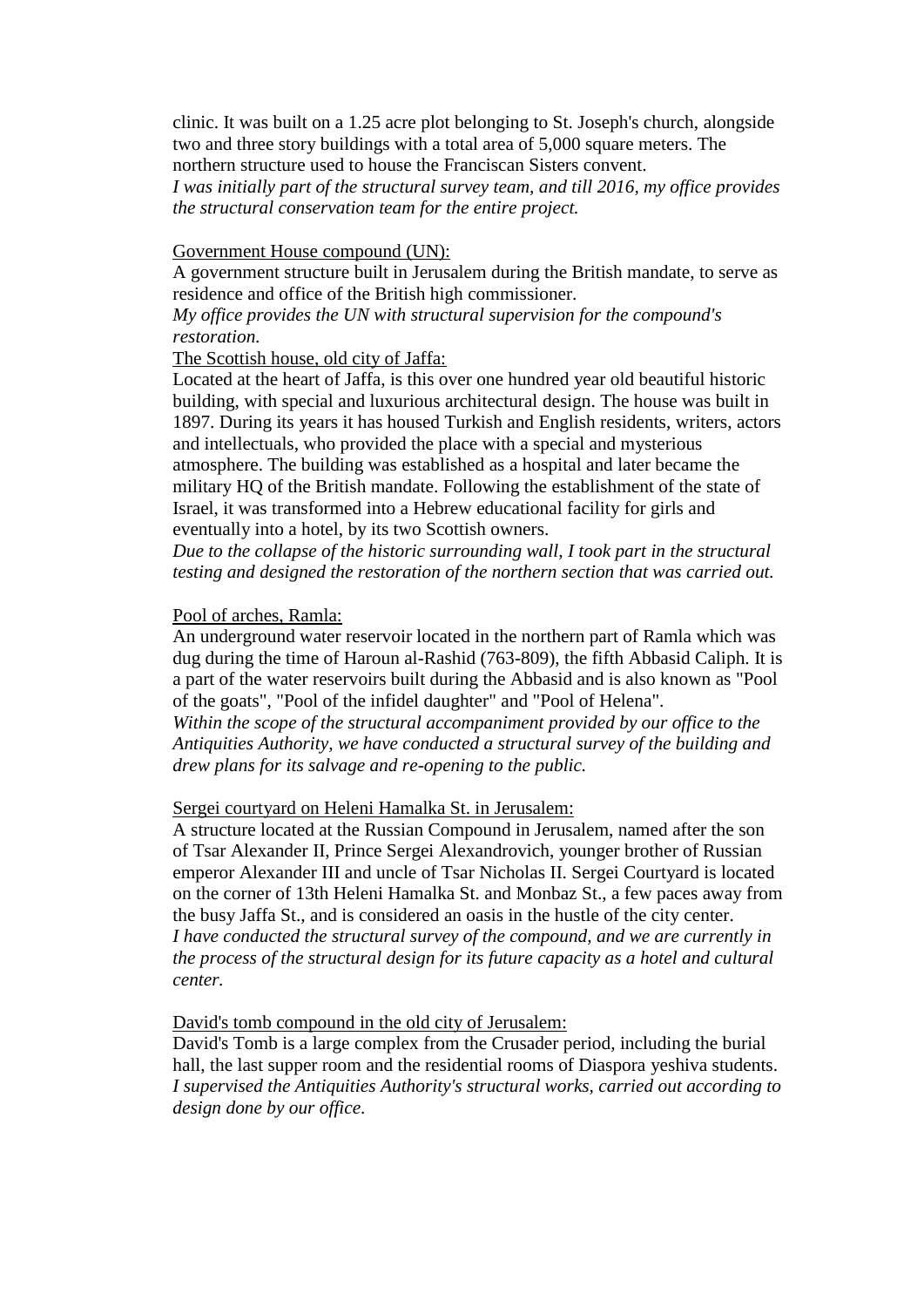## **Bridges:**

## Restoration of Mamluk bridge in Ad Halom (bombed in the war of independence):

A bridge over Lachish River, crossing highway 4 near Ashdod, 35 km south of Tel Aviv, near Ashdod south interchange. This is the northernmost location reached by the Egyptian army while invading Israel during the war of independence. After its encounter with the IDF, the Egyptian army stopped at the bridge, which was therefore named "ad halom" ("so far"). The bridge was built in the 19th century by the Ottoman rule, over the stream of "wadi Sukrir" (Lachish River), crossing the road from Yav'ne to "Al - Majdal "(Ashkelon). It was built on the foundations of a bridge from the Roman era, about three km north of the Arab town Isdud, and was named Jisr Isdud. During the great Arab Revolt, mandate authorities built a pillbox position to protect the bridge from the Arabs trying to destroy it. The IDF restored the bridge with massive concrete construction.

*The architectural restoration design was carried out by the office of Prof. Architect Saadia Mandel. During the course of my work in Eng. Yaacov Schaffer's office, I conducted dynamic calculations of the Mamluk bridge's seismic resistance and designed its reconstruction and stabilization. I also served as chief supervisor during the restoration works.* 

## Turkish rail bridge over Be'er Sheva River:

A stone arched bridge built in 1916 by the Ottoman army, as part of the "Egyptian extension" of the eastern line towards [Auja al-Hafir](http://en.wikipedia.org/wiki/Auja_al-Hafir) via Quseima on the west of Sinai Peninsula, in order to lead soldiers and military equipment as part of the Ottoman-German logistical effort during the WWI battle of Sinai and the land of Israel.

*My role in the project: conducting a structural survey and designing the reconstruction of the "chopped" bridge. The Reconstruction was complete at May 2017.*

## **Historical and ancient compounds:**

Stabilization of historic buildings along the Tel Aviv tram rail (Neve Tzedek) - *Structural conservation consultant to the Tel Aviv municipality.*

Well house compound in Jaffa - Tajian well - *Structure restoration designer.*

Restoration of Kedumim square: exhibition spaces, historical museum of ancient Jaffa and Zodiac square. *I performed the structural design of the building.*

Rabbi Kook compound in Tel Aviv - restoration and stabilization of the rabbi's residence and reconstruction of the compound. *Structural survey of the compound and the design done by my office. Until now wasn't reconstructed.* 

## **Old towers and water towers:**

Plugot camp water tower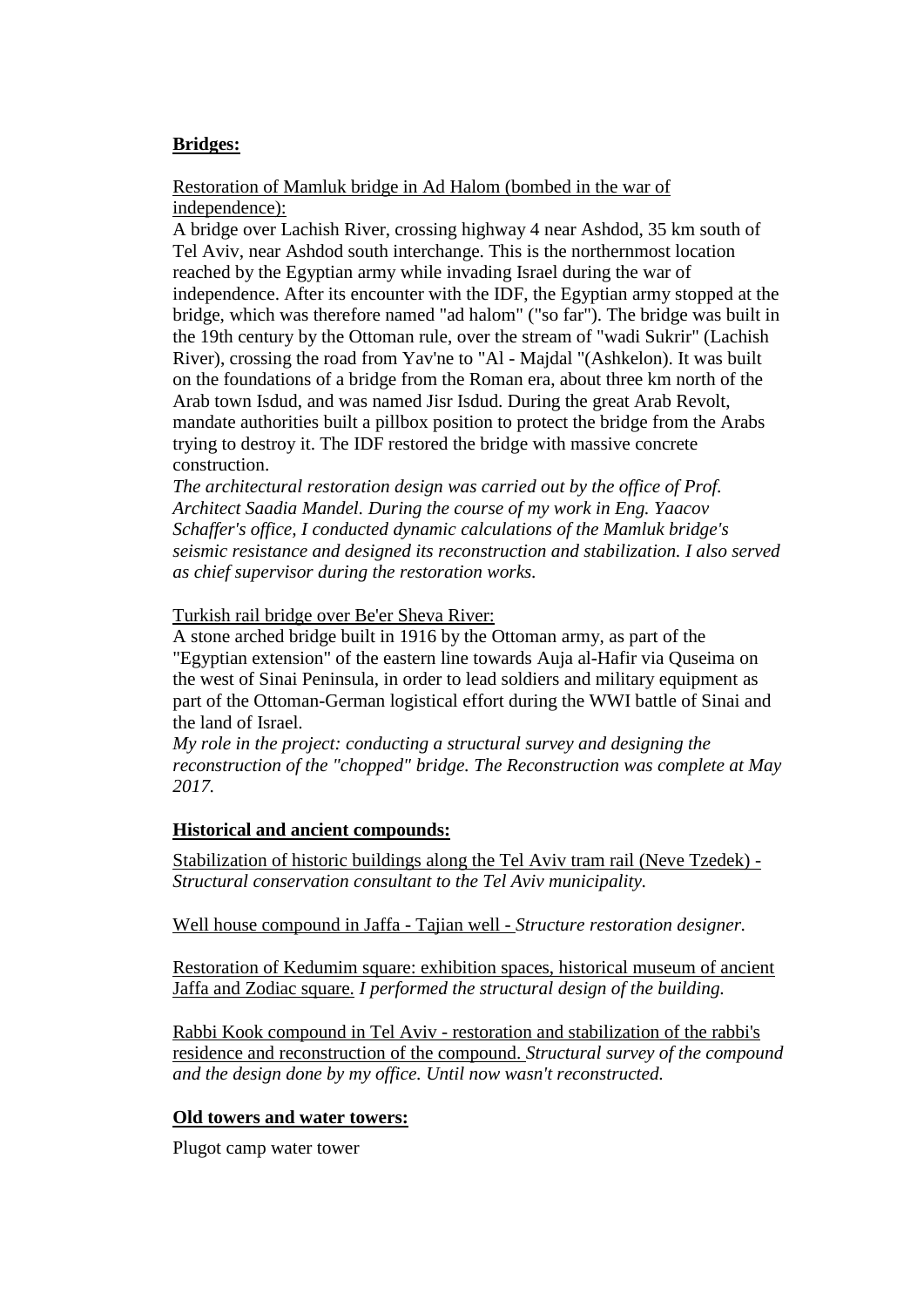Karkur water tower

Shacharia tower - watchtower in Shacharia forest

In all projects mentioned above, as part of the design team, I conducted a structural survey to assess the preservation state, restoration and rescue plans.

## **Old cemeteries/tomb complexes:**

Trumpeldor Cemetery - ancient monuments restoration project: *Restoration design and structural accompaniment to the burial society and Tel Aviv municipality.*

Mother Rachel's tomb - in east Jerusalem: *structural accompaniment to the archaeology officer.*

Tomb of Rabbi Shimon bar Yochai in Safed: *structural accompaniment and design for the Antiquities Authority.*

Tomb of Samuel the prophet: *structural survey and restoration design of the Main Building. .*

## **Courses attended:**

Enrichment courses in Ariel College 2008-2009: statics of structures 2, engineer's building, foundation engineering and structural dynamics. (Keeping up to date and studying Israeli standards).

Wind loads course, in accordance with SI 414, June 2010 at the Technicon engineers association.

ATIR STRAP drawing, calculation and simulation software course for structural engineers.

Time management workshop - ZOZ Company.

# **Publications**

Meir Ronen

א. **פרסומים שפיטים** *Publications Refereed*